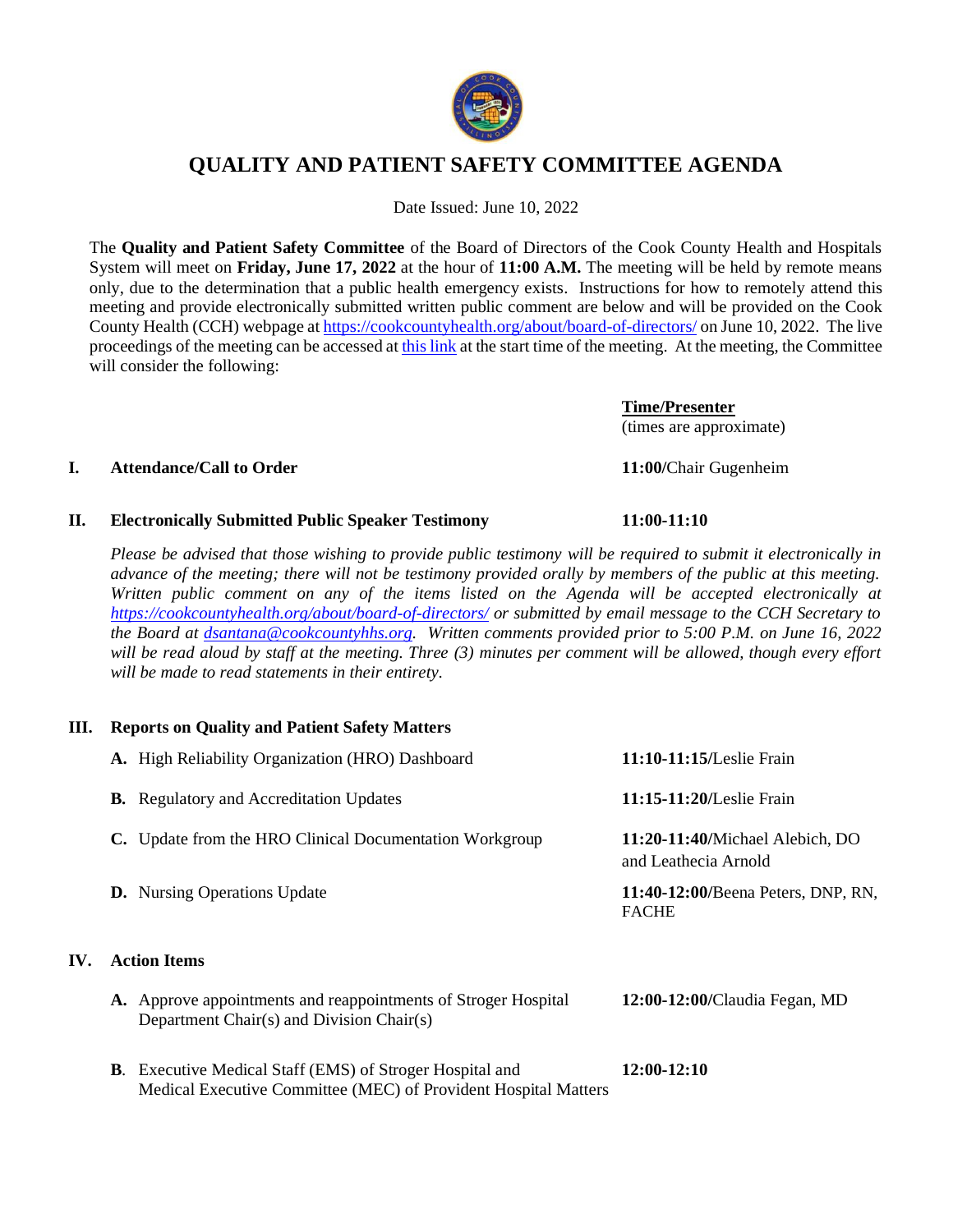### **IV. Action Items (continued)**

| <b>i.</b> Receive report from EMS President<br>• Receive summary of Stroger Hospital-Wide Quality<br><b>Improvement and Patient Safety Committee</b><br>• Approve Stroger Hospital Medical Staff Appointments/<br>Reappointments/Changes | Abayome Akintorin, MD       |
|------------------------------------------------------------------------------------------------------------------------------------------------------------------------------------------------------------------------------------------|-----------------------------|
| <b>ii.</b> Receive report from MEC President<br>• Receive summary of Provident Hospital Quality and<br>Performance Improvement Committee<br>• Approve Provident Hospital Medical Staff Appointments/<br>Reappointments/Changes           | Marlon Kirby, MD            |
| C. Minutes of the Quality and Patient Safety Committee Meeting,<br>May 19, 2022                                                                                                                                                          | 12:10-12:10/Chair Gugenheim |

**D.** Any items listed under Sections IV and V

# **V. Closed Meeting Items**

- **A.** Stroger Hospital and Provident Hospital Medical Staff Appointments/Re-appointments/Changes
- **B.** Claims, Litigation and Quality and Patient Safety Matters
- **C.** Matters protected under the federal Patient Safety and Quality Improvement Act of 2005 and the Health Insurance Portability and Accountability Act of 1996

### Closed Meeting

Motion to recess the open meeting and convene into a closed meeting, pursuant to the following exceptions to the Open Meetings Act:

**5 ILCS 120/2(c)(1),** regarding "the appointment, employment, compensation, discipline, performance, or dismissal of specific employees of the public body or legal counsel for the public body, including hearing testimony on a complaint lodged against an employee of the public body or against legal counsel for the public body to determine its validity,"

**5 ILCS 120/2(c)(11)**, regarding "litigation, when an action against, affecting or on behalf of the particular body has been filed and is pending before a court or administrative tribunal, or when the public body finds that an action is probable or imminent, in which case the basis for the finding shall be recorded and entered into the minutes of the closed meeting,"

**5 ILCS 120/2(c)(12)**, regarding "the establishment of reserves or settlement of claims as provided in the Local Governmental and Governmental Employees Tort Immunity Act, if otherwise the disposition of a claim or potential claim might be prejudiced, or the review or discussion of claims, loss or risk management information, records, data, advice or communications from or with respect to any insurer of the public body or any intergovernmental risk management association or self insurance pool of which the public body is a member," and

**5 ILCS 120/2(c)(17)**, regarding "the recruitment, credentialing, discipline or formal peer review of physicians or other health care professionals, or for the discussion of matters protected under the federal Patient Safety and Quality Improvement Act of 2005, and the regulations promulgated thereunder, including 42 C.F.R. Part 3 (73 FR 70732), or the federal Health Insurance Portability and Accountability Act of 1996, and the regulations promulgated thereunder, including 45 C.F.R. Parts 160, 162, and 164, by a hospital, or other institution providing medical care, that is operated by the public body."